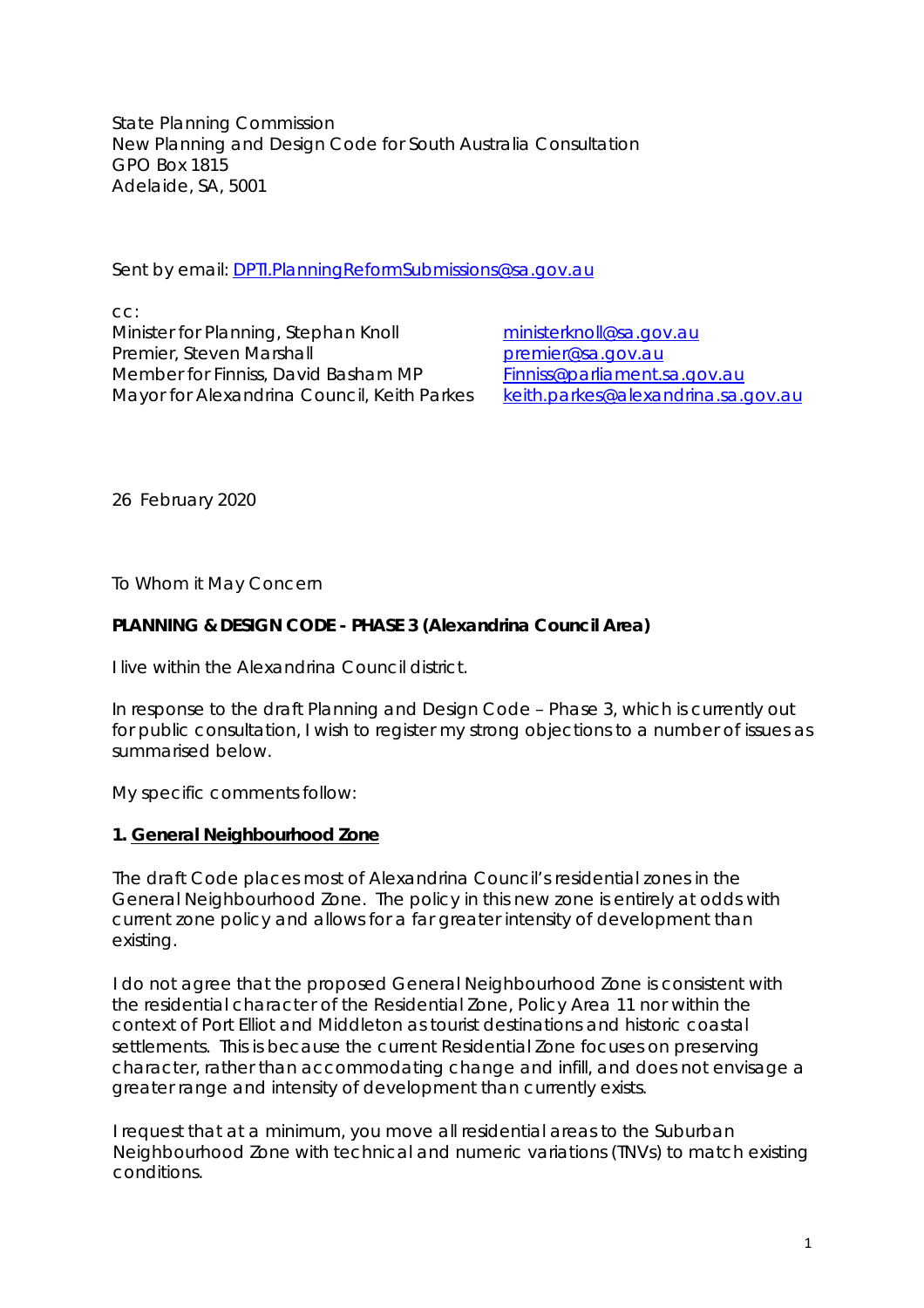# **2. All Existing Residential Areas**

- Non-Residential land use: Currently in Alexandrina Council's residential areas, shops, offices and educational establishments are non-complying. In the new Code existing residential areas will allow these non-residential uses which will adversely impact traffic, parking, noise, neighbour's amenity and the character of our suburbs. This is unacceptable. All uses which are currently non-complying in our residential areas (e.g. office and shop) should be "restricted development".
- Siting and Setbacks: Under the Code, building setbacks from side and rear boundaries will noticeably decrease, particularly at upper levels. This is unacceptable and will severely impact amenity and privacy in Port Elliot. Existing siting, setback and floor area criteria should be maintained throughout all our residential areas.
- Density and Allotment Sizes: I do not agree with decreasing existing minimum allotment sizes and frontage widths. It is important that current minimum allotment sizes, heights and frontage widths match existing.

## **3. Historic Area Statement**

The lack of identification of Contributory Items in the Code, by either a map or list of addresses, will create uncertainty and confusion for owners, prospective buyers, neighbours and developers. I do not agree with removing protection and lack of inclusion of all Contributory Items. Existing protections and clear spatial identification of Contributory Items on a map should be retained.

I have specific concerns with regards to the Port Elliot Historic Area Statement O2406 (*Alex 5*) and the Middleton Historic Area Statement O2406 (*Alex 3*), as follows:

- the generic introduction makes no reference to the Historic Area Overlay being described, so that no context is provided about the historic background and development pattern, nor our townships' heritage values,
- the map provided is grossly basic without any detail such as street layouts/ subdivision patterns, already listed local and state heritage places,
- there is inconsistency in mapping style of the proposed Historic Areas. Alexandrina Council's existing Development Plan maps are far better, and should and could be adapted to replace the minimal, inadequate mapping provided,
- the Historic Area Statement table has no title and no headings apart from "Eras and Themes", and it is not clear what is the function of the table? This needs to be clarified for it to make sense,
- it would appear that the development objectives and/or policies have been omitted from the new Code, which will result in very minimal, vague and subjective guidance with regards to future development in in our townships, and